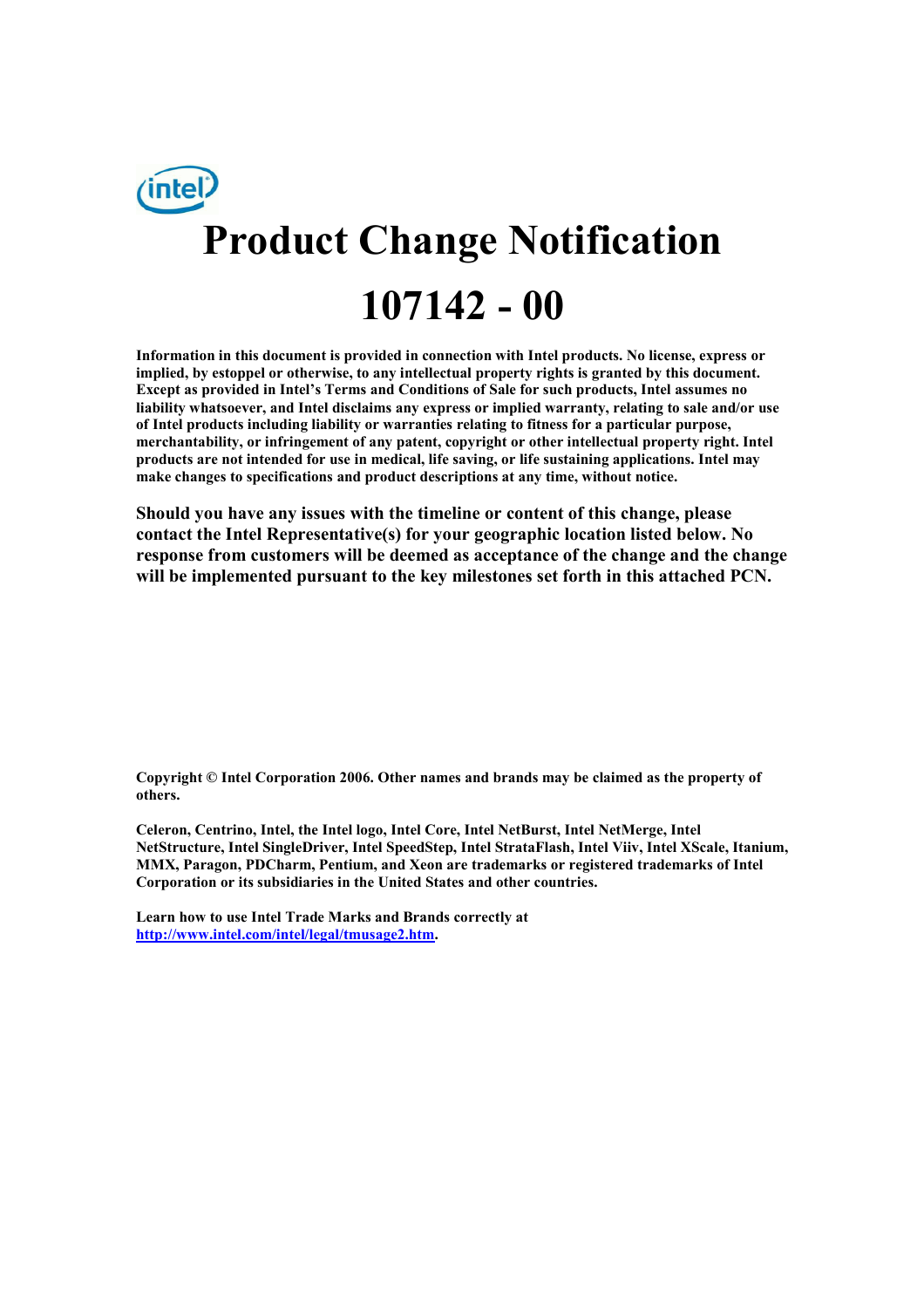

## **Product Change Notification**

| <b>Change Notification #: 107142 - 00</b> |                                   |
|-------------------------------------------|-----------------------------------|
| <b>Change Title:</b>                      | D946GZAB, PCN 107142-00,          |
|                                           | <b>Product Material, Add VREG</b> |
|                                           | <b>Controller and BIOS Update</b> |
| <b>Date of Publication:</b>               | <b>December 29, 2006</b>          |

**Key Characteristics of the Change:** Product Material

#### **Forecasted Key Milestones:**

| Date Customer Must be Ready to Receive Post-Conversion | Jan 18, 2007 |
|--------------------------------------------------------|--------------|
| <b>Material:</b>                                       |              |

#### **Description of Change to the Customer:**

Updating with a new VREG Controller to ensure superior quality. BIOS also being updated to latest version.

#### **Customer Impact of Change and Recommended Action:**

This change has been thoroughly evaluated to ensure that there are no quality, reliability or functional implications to our customers. Intel is not recommending additional qualification of these changes on platforms received from Intel. These board changes are not expected to cause a change to the Microsoft\* Windows\* operating system's software driver stack. No expected OS image change.

#### **Products Affected / Intel Ordering Codes:**

| <b>Pre Change</b><br><b>Product Code</b>       | Pre | Pre<br><b>Change Change</b> | Pre<br><b>Change</b>              | Pre<br>Change Change Change Change | <b>Post</b>                     | Post           | Post | Post<br><b>Change</b> | Post<br><b>Change</b> |
|------------------------------------------------|-----|-----------------------------|-----------------------------------|------------------------------------|---------------------------------|----------------|------|-----------------------|-----------------------|
|                                                | MM# | TA                          | <b>AA</b>                         | <b>PBA</b>                         | ProductMM#                      |                | TA   | <b>AA</b>             | <b>PBA</b>            |
|                                                |     |                             |                                   |                                    | Code                            |                |      |                       |                       |
| LAD946GZABL                                    |     |                             | 882815 D61984- D53993- D53995- No |                                    |                                 | No             |      | D61984-D53993-D53995- |                       |
| 882815                                         |     | 200                         | 301                               | 301                                | Change Change 200               |                |      | 302                   | 302                   |
| BLKD946GZABL                                   |     |                             | 884130 D62838- D66610- D66613- No |                                    |                                 | N <sub>0</sub> |      | D62839-D66610-D66613- |                       |
| 884130                                         |     | 102                         | 300                               | 300                                | Change Change 100               |                |      | 301                   | 301                   |
| BOXD946GZABL 884131 D62838- D66610- D66613- No |     |                             |                                   |                                    |                                 | N <sub>0</sub> |      | D62839-D66610-D66613- |                       |
| 884131                                         |     | 102                         | 300                               | 300                                | Change $\Box$ Change $\Box$ 100 |                |      | 301                   | 301                   |

#### **Reference Documents / Attachments:**